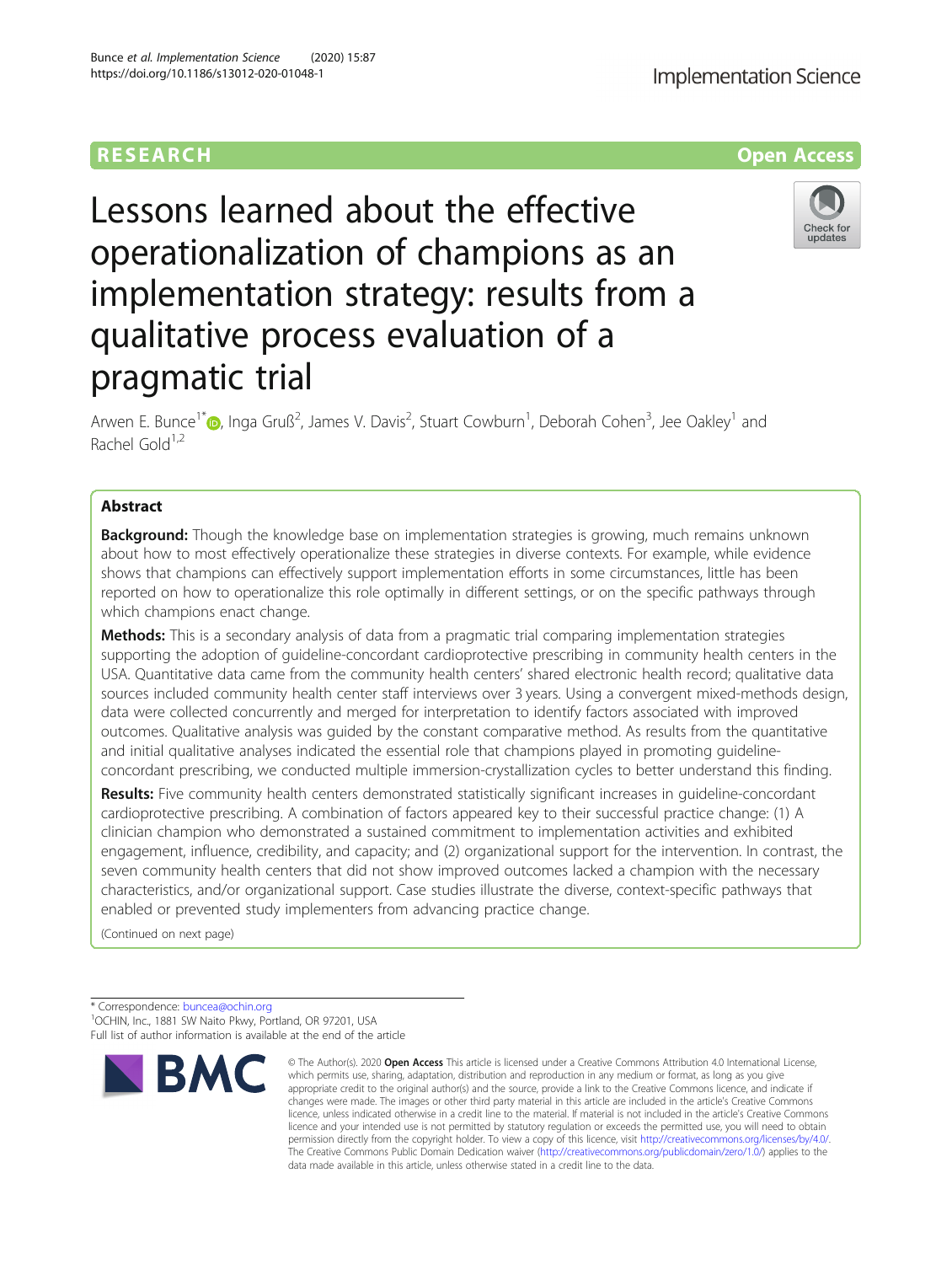## <span id="page-1-0"></span>(Continued from previous page)

**Conclusion:** This analysis confirms the important role of champions in implementation efforts and offers insight into the context-specific mechanisms through which champions enact practice change. The results also highlight the potential impact of misaligned implementation support and key modifiable barriers and facilitators on implementation outcomes. Here, unexamined assumptions and a lack of evidence-based guidance on how best to identify and prepare effective champions led to implementation support that failed to address important barriers to intervention success.

Trial registration: [ClinicalTrials.gov](http://clinicaltrials.gov), [NCT02325531.](https://clinicaltrials.gov/ct2/show/NCT02325531?term=NCT02325531&draw=2&rank=1) Registered 15 December 2014.

Keywords: Implementation strategies, Practice change, Clinical champions, Reflexivity

## Contribution to the literature

- These findings show that detailed, contextualized reporting of how implementation strategies operate is critical to replicating successful implementation outcomes.
- The implementation science literature lacks guidance on how to operationalize the champion role; these findings advance our understanding of how to effectively do so.
- The findings suggest that reflexivity, or the active querying of assumptions affecting decisions during the design phase—particularly as these assumptions relate to likely barriers and facilitators (determinants) to intervention uptake—is essential to avoid a mismatch between how implementation strategies are operationalized and settingspecific determinants.

## Introduction/background

Implementation strategies are techniques designed to promote the uptake of clinical interventions into practice [[1](#page-10-0)] by targeting key modifiable barriers and facilitators (called implementation determinants) to adoption of these interventions [\[2](#page-10-0), [3\]](#page-10-0). Implementation science seeks to develop evidence to improve the accurate identification of (i) implementation barriers relevant to specific interventions [[4](#page-10-0)–[6](#page-10-0)], and (ii) implementation strategies likely to address such barriers [[5,](#page-10-0) [7](#page-10-0), [8](#page-10-0)]. While the evidence on effective implementation strategies is growing, much remains unknown about how best to select and enact these strategies for a given context. Currently, such planning usually focuses on which implementation strategies to use, typically informed by knowledge of/hypotheses about likely implementation barriers [\[1](#page-10-0), [3,](#page-10-0) [9](#page-10-0)–[15\]](#page-10-0), existing evidence about the effectiveness of the strategies [\[1,](#page-10-0) [3](#page-10-0), [9,](#page-10-0) [13](#page-10-0)–[16](#page-10-0)], the experience of the implementation team [[17](#page-10-0)], guidance from conceptual models [[6,](#page-10-0) [18](#page-10-0)–[25\]](#page-10-0), and pragmatic concerns [[1](#page-10-0), [3,](#page-10-0) [9,](#page-10-0) [15\]](#page-10-0) including available resources [[4](#page-10-0), [5,](#page-10-0) [13](#page-10-0), [26](#page-10-0)]. However, these sources generally do not provide detailed guidance on how these strategies should be operationalized to maximize their impact.

The Study of Practices Enabling Implementation and Adaptation in the Safety Net (SPREAD-NET) involved a set of implementation strategies, selected based on evidence demonstrating their ability to support practice change, their potential scalability, and pragmatic considerations (e.g., cost). These strategies included (i) creating and distributing educational materials, (ii) conducting educational meetings and ongoing trainings, (iii) using train-the-trainer strategies, (iv) facilitation, and (v) identifying and preparing champions [[27](#page-10-0)]. The study hypothesized that more intensive implementation support (e.g., more trainings; adding practice facilitation) would lead to greater improvements in the targeted outcomes. As such, the study was designed to test the impact of additive support, not the efficacy of any individual implementation strategy. The main SPREAD-NET analyses—of association between study outcomes and degree of implementation support—found that more intensive implementation support was not associated with greater improvements in the targeted outcomes (rates of guidelineconcordant cardioprotective prescribing) [\[28](#page-10-0)].

For the manuscript presented here, we re-analyzed the study's mixed-methods data to identify factors associated with differences in study outcomes in individual community health centers. As initial results indicated that the interplay between study implementers (clinic staff tasked with leading change processes) and organizational context was key to the success of a given community health center, we then explored the organization-specific pathways through which these implementers promoted practice change. We note that the use of champions [[29](#page-10-0)–[32\]](#page-10-0) was one of the parent study's implementation strategies chosen a priori; the intention was that the study implementers would act as champions. In this paper, however, and per implementation science definitions [[18](#page-10-0), [27](#page-10-0), [31](#page-10-0)], we use the term "champion" to describe only those study implementers who demonstrated a sustained commitment to implementation activities. In other words, all clinic staff tasked with leading change processes were study implementers, but only some acted as champions.

Little has been reported on how to effectively prepare people for the champion role, or on the specific pathways through which champions enact change [[31](#page-10-0), [33](#page-10-0), [34](#page-10-0)]. This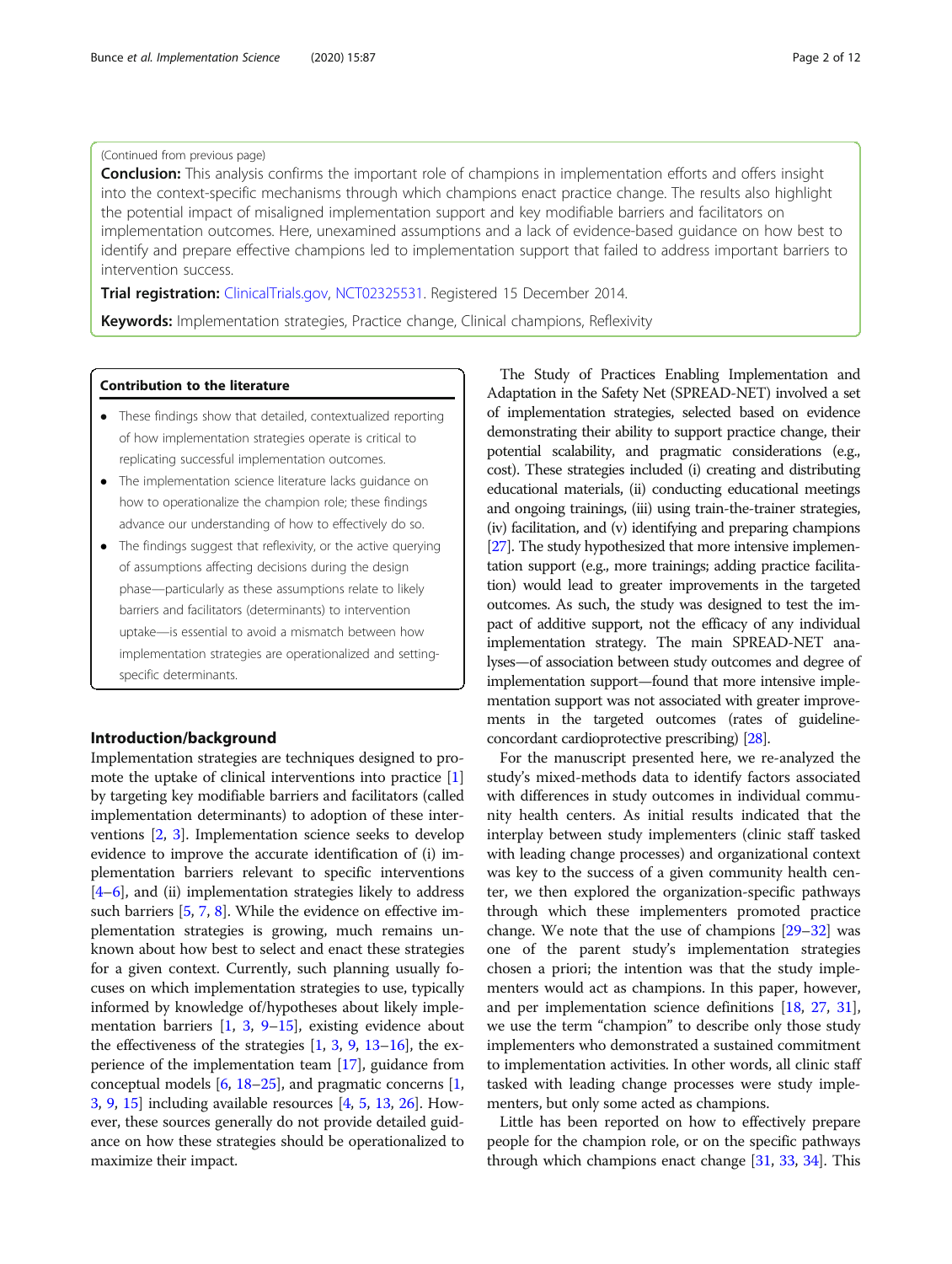<span id="page-2-0"></span>paper presents a detailed assessment of how study implementers/champions impacted prescribing behavior in varied settings, to better understand how this role is optimally operationalized, and thus advance the specification and preparation of champions as an implementation strategy.

# Methods

# Study setting and design

The SPREAD-NET study compared the effectiveness of increasingly intensive implementation strategies at supporting community health centers' adoption of a suite of clinical decision support tools called the cardiovascular disease (CVD) bundle. The CVD bundle included point-of-care alerts and panel management data tools promoting cardioprotective prescribing guidelines for patients with diabetes [[28](#page-10-0)]. It was activated in the study clinics' shared EHR in June 2015, and modified in May 2017, when CVD risk calculation [[35](#page-10-0)] was added to the logic underlying its alerts.

Twenty-nine clinics managed by 12 community health centers in six states participated in the study (a single community health center may encompass multiple clinics). All study community health centers were members of OCHIN, Inc., a non-profit organization based in Portland, OR, that provides a shared Epic© EHR to > 600 US clinics. The community health centers were cluster-randomized into one of three arms; the arms received increasingly intensive implementation support designed to promote uptake of the CVD bundle (Table 1) (we recognize that clinical decision support can be considered an implementation strategy [\[27](#page-10-0)]; here, the cVD bundle is the innovation targeted by he strategies under comparison).

All study community health centers were required to identify a staff member to engage with the study team and lead the clinic's efforts to support the use of the CVD bundle—a study implementer. Based on known attributes of effective champions [\[30,](#page-10-0) [31,](#page-10-0) [36](#page-10-0)–[38\]](#page-10-0), and our past experience [[39](#page-10-0)], we suggested (but did not define or require) selecting implementers with involvement in and enthusiasm about quality improvement activities, credibility, and influence at the clinic, and interest in diabetes/cardiovascular care. One staff member could be the study implementer for up to three clinics in a single community health center. Each implementer was expected to participate in regular telephone check-ins with the study team, and those in arms 2 and 3 to attend the in-person training. Each community health center's leadership chose study implementers based on these parameters and their own needs; some implementers volunteered for the role while others were assigned. Once selected, the research team explained the study implementers role to them as (i) acting as a resource/champion for any SPREAD-NET-related activities their clinic chose to implement (what/when/how up to each clinic), and (ii) acting as a liaison between the community health center and the study team. If the primary study implementer was not a clinician, the community health centers were asked to identify a clinician to serve as a role model/resource; that person was also invited to the in-person training. Of the 11 participating community health centers, five chose physicians as the primary study implementer. Of the remaining six community health centers, three chose physicians as the additional clinical implementation resource, one chose a nurse practitioner, and two opted not to fill the role.

#### Table 1 Implementation support by study arm

| Expert recommendations for implementing change (ERIC)<br>implementation strategy                                                                                     | Arm 1                                              | Arm <sub>2</sub>                                      | Arm 3                                               |
|----------------------------------------------------------------------------------------------------------------------------------------------------------------------|----------------------------------------------------|-------------------------------------------------------|-----------------------------------------------------|
|                                                                                                                                                                      | Low-intensity support<br>$(n = 9 \text{ clinics})$ | <b>Medium-intensity support</b><br>$(n = 11$ clinics) | High-intensity support<br>$(n = 9 \text{ clinics})$ |
| Identify and prepare champions<br>- One or more study implementers to lead implementation<br>activities and liaise with the study team                               | $\times$                                           | $\times$                                              | $\times$                                            |
| Develop and distribute educational materials<br>- Implementation toolkit covering how to use CVD bundle<br>components and tips on practice change                    | $\times$                                           | X                                                     | Χ                                                   |
| <b>Conduct ongoing trainings</b><br>- Annual webinars on the CVD bundle                                                                                              | X                                                  | X                                                     | $\times$                                            |
| Conduct educational meetings/use train the trainer<br>strategies<br>- 2-day, in-person training focused on the use of the CVD bun-<br>dle and implementation toolkit |                                                    | X                                                     | X                                                   |
| <b>Conduct ongoing trainings</b><br>- Quarterly webinars with content based on training needs                                                                        |                                                    | X                                                     | X                                                   |
| <b>Facilitation</b><br>- Ongoing practice facilitation from an implementation<br>specialist                                                                          |                                                    |                                                       | X                                                   |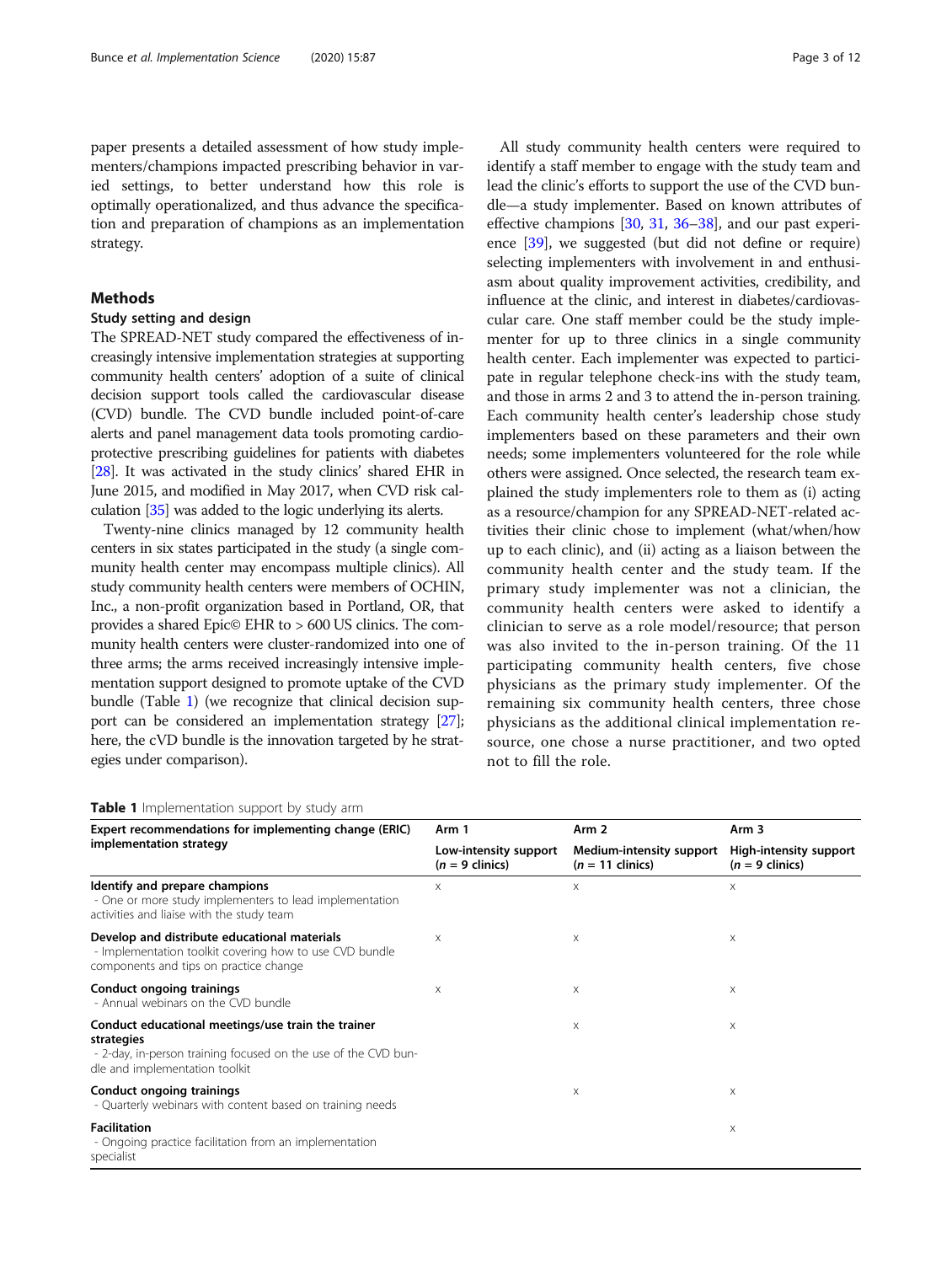# Data collection

The SPREAD-NET study followed a convergent mixedmethods design [[40](#page-11-0)] in which quantitative and qualitative data were collected concurrently and merged for interpretation. As noted in the "Introduction/background" section, the study's primary hypothesis—that implementation support provided with increasing intensity by study arm would be associated with additive improvements in the study outcomes—was not realized [\[28](#page-10-0)]. The analyses presented here used the same data sources as in the main study analysis to investigate factors associated with significantly improved outcomes in individual study community health centers (rather than across study arms). Data sources are summarized below.

#### **Quantitative**

Quantitative data were extracted from OCHIN's EHR database. These data were used to measure the proportion of patients in a given community health center who had diabetes mellitus (DM), were indicated for a statin per care guidelines (denominator), and had a prescription for a statin (numerator), calculated monthly.

#### **Oualitative**

The 3-year qualitative process evaluation was conducted from August 2015, through July 2018. Figure 1 illustrates the intersection of the study timeline and process evaluation data collection points.

The evaluation design was informed by the practice change model [\[41](#page-11-0)], a conceptual model that seeks to identify the elements and interrelationships critical to practice change, and followed a grounded theory approach [\[42,](#page-11-0) [43](#page-11-0)] in which we attempted to understand the ongoing implementation experience from the perspective of study clinic staff. Our team's qualitative researchers called the primary implementers twice a month in the 6 months after the start of the intervention in July 2015; conversations were loosely based on a question guide but were designed to be flexible and follow the implementers' lead. We subsequently reduced call frequency to monthly, then quarterly, to reduce the participation burden. Four hundred and thirteen calls were conducted over the 3-year evaluation. We also conducted 2-day site visits with eight of the 12 community health centers, at 9 to 22 months post-intervention start. Sites were purposively chosen to maximize variation in implementation processes. During these visits, we interviewed clinic leadership, clinicians, and staff about individual- and clinic-level prescribing practices, use of the CVD bundle, barriers and facilitators to its adoption, and organizational approaches to practice standardization. The number of interviews per site ranged from 7 to 15, determined by clinic size and staff availability. We conducted three debrief sessions with the study practice facilitator (a member of the research team who provided ongoing practice facilitation to arm 3 clinics; Table [1](#page-2-0)) to learn about her experiences at the arm 3 clinics. Shortly after the intervention's end, we conducted additional phone interviews with five clinic leaders to gain additional perspectives on the implementation process. All calls and interviews were recorded and professionally transcribed for analysis.

## Data analysis

The secondary analysis of the SPREAD-NET data presented here occurred in two rounds. We first used the coding structure created as part of the parent study to conduct a preliminary exploration of the qualitative data by community health center [\[40\]](#page-11-0) to identify factors that distinguished between individual community health centers reporting more or less robust implementation activities. Robustness was characterized by the time and effort that a given organization put into implementation activities, and its willingness to adapt its approach as necessary; these factors were determined during the check-in calls with study implementers and interviews of clinic staff, and informed by on-site observation during site visits. Concurrently, quantitative analysis was performed to identify which community health centers (if any) demonstrated statistically significant improvements in guideline-concordant statin prescribing. Next, we compared those quantitative and qualitative results, then re-immersed ourselves in the qualitative data

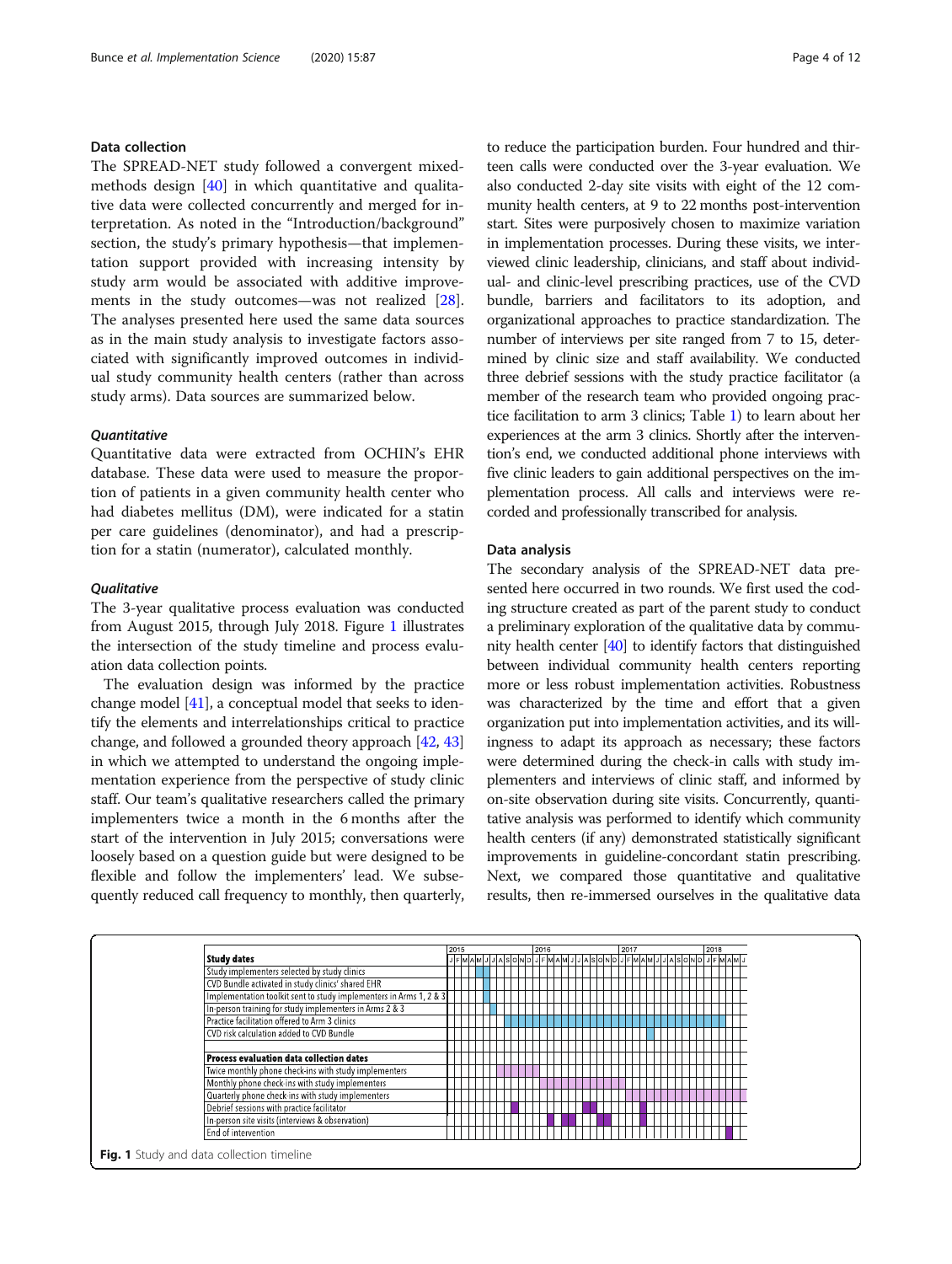to better understand observed associations between improved prescribing and contextual/implementation variables. Details on the quantitative and qualitative analysis methods are provided below.

## **Quantitative**

As with the main study analysis [[28](#page-10-0)], we used a differencein-difference (DiD) [\[44\]](#page-11-0) approach to evaluate pre-/postchange in prescribing rate(s). For this analysis, we evaluated the change in statin prescribing rates by community health center (rather than study arm). All analyses reflect tests of statistical significance with a two-sided  $\alpha$  of 0.05 and were conducted using SAS Enterprise Guide 7.15.

#### **Qualitative**

Coding was conducted iteratively throughout the parent study. A preliminary code list was created by the lead qualitative researcher (AB) 1 year into data collection. This draft list was reviewed and refined by the three-person qualitative team into a codebook; each team member then coded an identical set of transcripts and compared the results to identify items needing revision. After agreed-upon codes were applied consistently across all coders, independent coding assignments were made. The team double-coded five percent of the qualitative data as a quality check, resolving inconsistencies through team discussion and consensus and updating the codebook as necessary. Coding was conducted using the QSR NVivo software, guided by the constant comparative method [[45,](#page-11-0) [46](#page-11-0)]. Coding was completed concurrently, but blinded to, quantitative analysis testing study hypotheses.

When the main study analyses found that increasingly intensive implementation support did not yield additive benefits [\[28\]](#page-10-0), we designed and conducted the secondary analysis presented here to assess factors that might explain differences by community health center irrespective of amount of support received. We first identified factors potentially key to adoption success, based on knowledge of the clinics, data from two researchers involved in data collection throughout the study (AB, JD), and review of all qualitative data by a researcher who joined the study post-data collection (IG). Factors initially considered included community health center staff's EHR proficiency/skills; community health center culture of quality improvement/practice change; competing quality improvement initiatives; organizational approach to standardization and emphasis on evidence-based care; staff/study implementer turnover; community health center-specific implementation approach; and study implementer characteristics and level of engagement. We then created community health centerspecific reviews for each relevant code (e.g., implementation strategies and barriers; EHR optimization; point person; leadership and staff buy-in; standardization; practice change; context setting, culture, churn), and summarized this data by community health center. The 3-year data

collection period allowed us to observe changes in implementation activities, contextual factors that impacted the implementation and implementer perspectives over time, all of which informed and enriched our understanding of the process of implementation at each site.

Based on this analysis, we identified a set of interconnected factors related to characteristics of the study implementer and the organizational context that differentiated those community health centers that did and did not demonstrate a significant increase in guideline-concordant statin prescribing in the quantitative results. We then conducted multiple cycles of immersion crystallization [[47](#page-11-0)] in which qualitative team members read and re-read the transcripts and code reports, emerged to reflect on and discuss overarching themes and patterns, then delved back into the data to explore connections, confirm/disconfirm insights and interpretations, and flesh out our understanding of the essential attributes of study implementers and the mechanisms through which they successfully influenced prescribing practice at their organization.

The standards for reporting qualitative research (SRQR) was used to guide the reporting of qualitative findings (see Additional file) [[48](#page-11-0)]. This study was approved by the Kaiser Permanente Northwest Institutional Review Board.

# Results

Five community health centers demonstrated statistically significant increases in guideline-concordant statin prescribing over the course of the study (Table [2\)](#page-5-0).

# The intersection of organizational investment and study implementer

Several factors, in combination, were associated with significant pre-post increases in guideline-concordant statin prescribing among the community health centers noted in Table [2.](#page-5-0) All were related to the characteristics of the study implementers and the organizational support they received. They included the following:

- *Engagement*: Interest in and willingness to promote the intervention
- Influence: Sufficient social capital to foster trust and the authority to prioritize implementation and stimulate practice change
- Credibility: Conferred through prescribing privileges
- *Capacity*: Time—and understanding of diabetes and cardiovascular care—sufficient to effectively advocate for the intervention

At each community health center that demonstrated a significant improvement in study outcomes, one or two implementers emerged as the de facto champions (see case studies, below). As noted in the "[Introduction/back](#page-1-0)[ground](#page-1-0)" section, we use the term champion to describe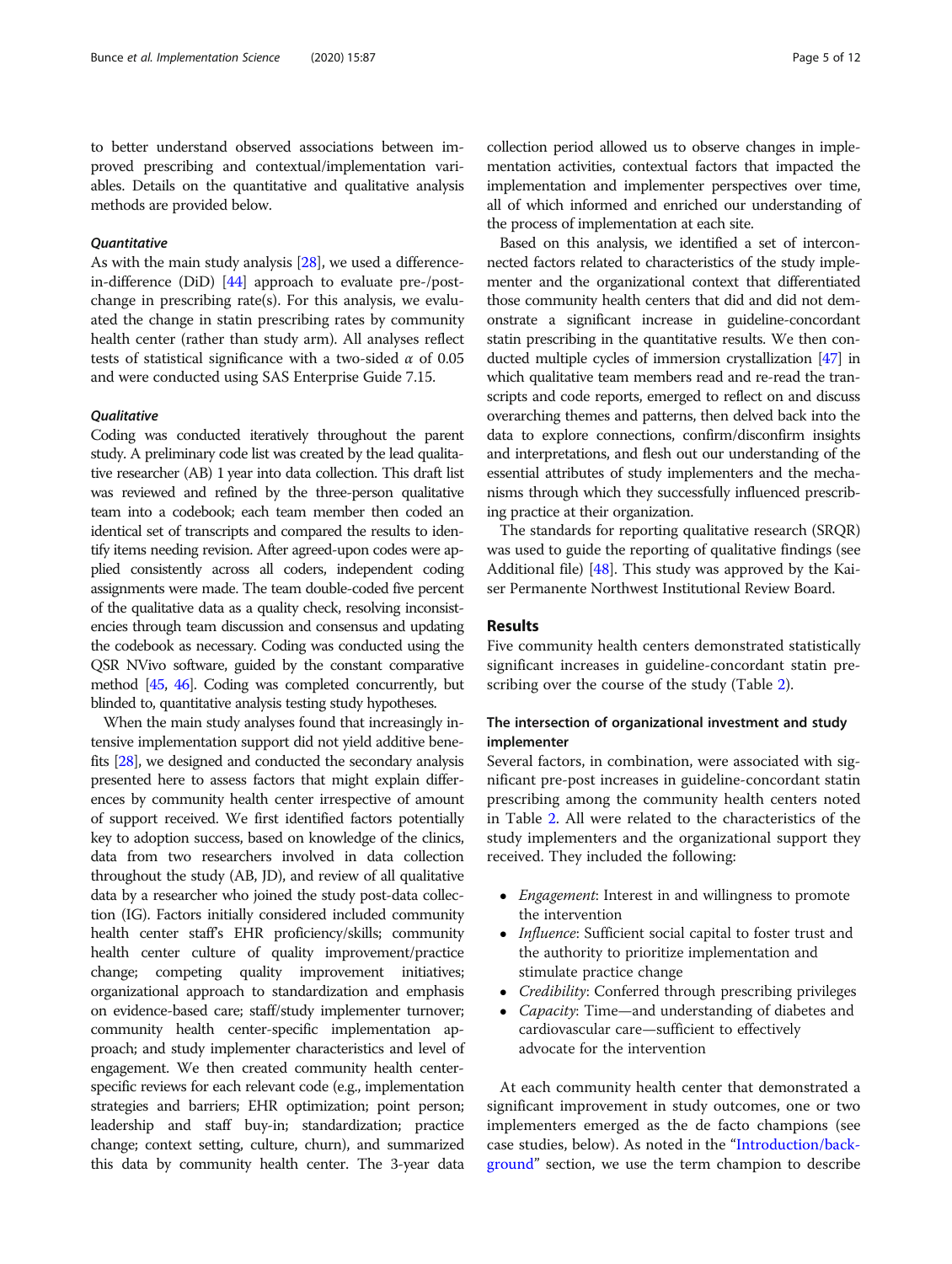<span id="page-5-0"></span>

| Table 2 Results of adjusted difference-in-difference model for statin prescribing, by CHC and study arm |  |
|---------------------------------------------------------------------------------------------------------|--|
|---------------------------------------------------------------------------------------------------------|--|

| Study arm      | <b>CHC</b> | Adjusted rate ratio | Lower 95% Cl | Upper 95% CI |
|----------------|------------|---------------------|--------------|--------------|
| 1              | #1         | 1.23                | 1.16         | 1.29         |
|                | #2         | 1.03                | 0.95         | 1.12         |
|                | #3         | 1.14                | 0.99         | 1.32         |
|                | #4         | 1.01                | 0.96         | 1.05         |
| $\overline{2}$ | #5         | 1.06                | 1.02         | 1.10         |
| $\overline{2}$ | #6         | 1.22                | 1.14         | 1.30         |
| $\overline{2}$ | #7         | 0.90                | 0.80         | 1.02         |
| $\overline{2}$ | #8         | 1.18                | 1.08         | 1.29         |
| $\overline{3}$ | #9         | 1.10                | 0.99         | 1.22         |
| 3              | #10        | 1.01                | 0.97         | 1.06         |
| 3              | #11        | 0.99                | 0.92         | 1.06         |
| 3              | #12        | 1.09                | 1.02         | 1.16         |

Results in bold indicate statistical significance at the  $\alpha$  = 0.05 level

only those study implementers who demonstrated a sustained commitment to implementation activities [\[18](#page-10-0), [27](#page-10-0), [31\]](#page-10-0) (Table 3). Study implementers who emerged as champions demonstrated each of the above elements (though at one community health center, the implementers were clinical pharmacists whose role included advising providers on prescribing decisions).

We defined organizational support as the creation of an environment within which implementation activities could be expected to be taken seriously by clinic staff. In many cases, this support was indicated by the selection of a staff member with the potential to be an effective champion (as described above; many of the necessary qualities were suggested by the study team in the initial study communications). Community health centers that demonstrated organizational support also promoted the use of the CVD Bundle and/or guideline-concordant statin prescribing. While organizational support, or the lack thereof, could take many forms—as illustrated below—implementation success depended on both the presence of champions with the aforementioned attributes and the implicit or explicit backing of clinic leadership, and the interaction of the two.

Table 3 Staff role of study implementers and emergent champions by CHC

| CHC#<br>Appointed                                                                                                                                                                                                                                     |                                                    |           |  |
|-------------------------------------------------------------------------------------------------------------------------------------------------------------------------------------------------------------------------------------------------------|----------------------------------------------------|-----------|--|
| Primary study implementer                                                                                                                                                                                                                             | Additional clinician implementer                   | champion  |  |
| Clinic 1: Clinic medical director/practicing physician <sup>a</sup><br><b>Clinic 2: Successive RNs</b>                                                                                                                                                | N/A                                                | Yes       |  |
| Practicing advanced practice provider, succeeded by clinic project coordinator                                                                                                                                                                        | N/A                                                | <b>No</b> |  |
| RN care manager <sup>a</sup>                                                                                                                                                                                                                          | Practicing physician                               | Yes       |  |
| 2 Clinical applications specialists, succeeded by clinical applications supervisor                                                                                                                                                                    | CEO/advanced practice provider                     | <b>No</b> |  |
| 4 EHR technical support staff                                                                                                                                                                                                                         | Medical director/practicing physician <sup>a</sup> | Yes       |  |
| Practicing physician <sup>a</sup>                                                                                                                                                                                                                     | N/A                                                | Yes       |  |
| Practicing physician                                                                                                                                                                                                                                  | N/A                                                | <b>No</b> |  |
| Successive advanced practice providers (2nd provider <sup>a</sup> )                                                                                                                                                                                   | Practicing physician                               | Yes       |  |
| Clinic 1: Practicing physician<br>Clinic 2: RN                                                                                                                                                                                                        | N/A                                                | <b>No</b> |  |
| Clinic 1: Director of performance improvement and population health/RN <sup>a</sup><br>Clinic 2: Support staff manager<br>Clinic 3: Clinic manager<br>Clinic 4: Clinic manager<br>Later succeeded by physician (no longer practicing) for all clinics | Practicing physician                               | Yes       |  |
| Clinical data analyst, succeeded by clinic manager, succeeded by MA supervisor                                                                                                                                                                        | Chief medical officer, practicing physician        | <b>No</b> |  |
| Clinical pharmacists at their respective clinics <sup>a</sup>                                                                                                                                                                                         | Practicing advanced practice provider              | Yes       |  |
|                                                                                                                                                                                                                                                       |                                                    |           |  |

Bolded rows indicate statistical significance at the α = 0.05 level<br><sup>a</sup>Denotes emergent champion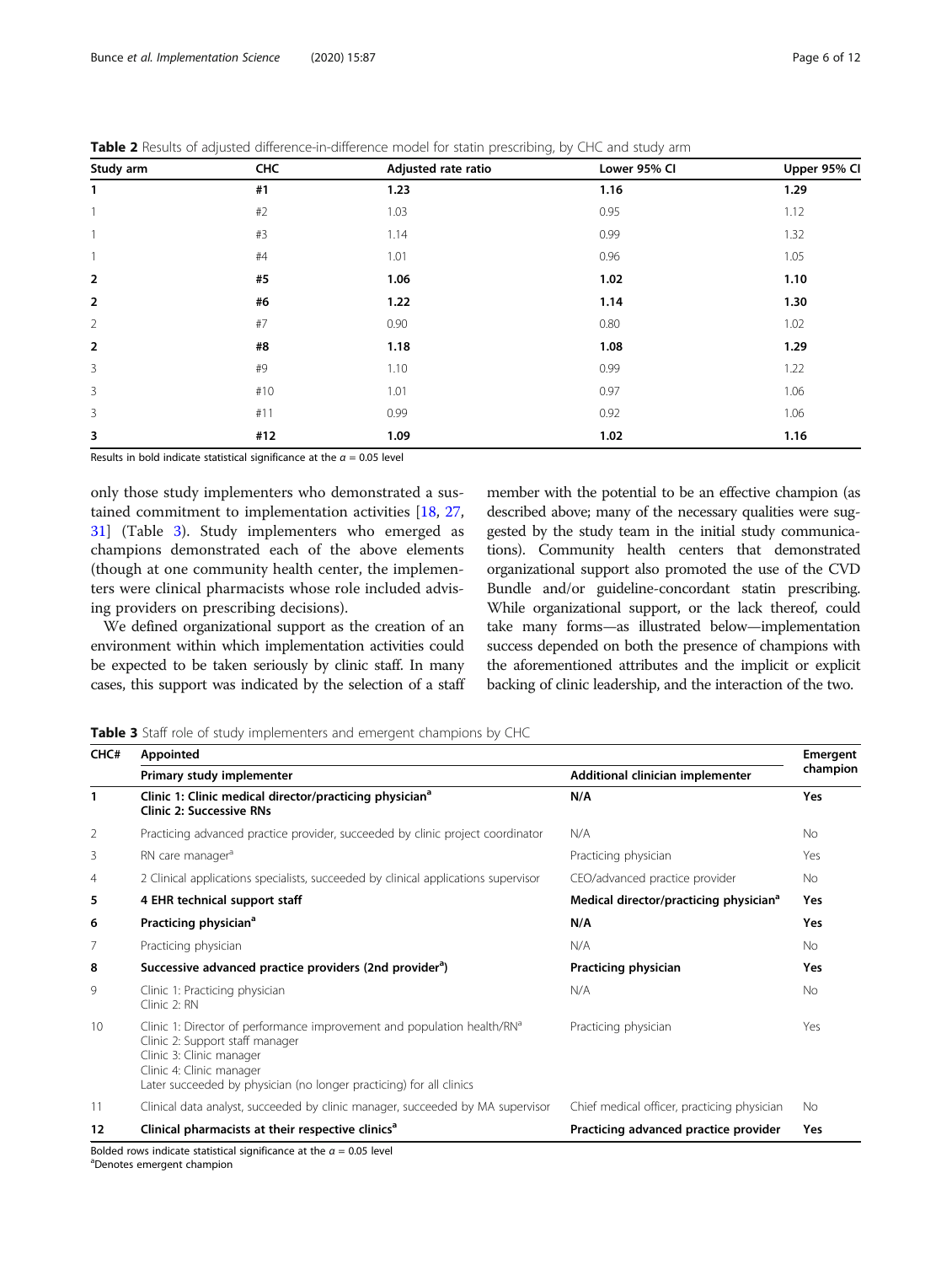Community health centers that did not show a significant improvement in prescribing rates lacked either an emergent champion, and/or organizational support. Implementers at these community health centers often were less engaged with the study/CVD bundle; did not have adequate influence at their clinic to be effective change agents for this intervention; and/or did not have a clinical background (and therefore the credibility to affect provider care decisions). Two community health centers (see Table [3](#page-5-0)) did have champions that met each of the elements noted above apart from prescribing privileges (both were RNs), but implementation approaches and organizational priorities precluded their ability to effectively promote the targeted practice change.

While the combination of the above implementer characteristics—engagement, influence, credibility, and capacity and organizational support appeared key to enabling practice change, each community health center—champion combination followed unique implementation paths suited to the particular context. Case studies of the seven community health centers with emergent champions, five of whom achieved significant improvements and two who did not, illuminate this diversity.

# Community health centers that significantly increased guideline-concordant statin prescribing for patients with diabetes

#### Community health center #1

Implementation efforts were led by a medical director [credibility], who had advocated for the organization's participation in the study, and were effective primarily due to her efforts, position, and influence within the organization: she had a long history at the community health center and was respected and trusted by providers and staff [influence]. Despite practicing exclusively at the clinic where she served as medical director, she was instrumental in promoting the adoption of the targeted care guidelines at both clinics in the study. She was actively engaged in the implementation, conducting multiple trainings for providers and discussing the intervention, relevant guidelines, and the CVD bundle at organization-wide meetings [engagement, capacity]. She also led by example, consistently using the CVD bundle tools and developing relevant plan-do-study-act tests of change [engagement]. She worked closely with and directed the activity of an RN-turned EHR technical support staff member, who incorporated the CVD bundle into new staff trainings.

## Community health center #5

Implementation efforts were directed by the organization's medical director, who had made the decision to participate in the study, and supported by EHR technical staff at each clinic who were assigned to the implementer role by

the medical director. This community health center achieved a significant increase in guideline-concordant statin prescribing through the sustained, active engagement of a leadership figure within an organizational structure that prioritized hierarchy and standardization [influence]. This medical director, a practicing physician [credibility], was actively involved in developing reports that identified patients in a given providers' panel who were indicated for but not on the target medications. These reports were regularly distributed to providers, and the medical director met with providers individually to review them [engagement, capacity]. She also incorporated statin guideline prescribing performance into provider evaluations [engagement]. She standardized EHR screen configurations organization-wide to maximize viewing the point-of-care alerts, and had most non-CVD bundle alerts turned off to minimize alert fatigue [engagement]. She modified the statin dosing table provided in the SPREAD-NET toolkit to include locations where statins were available at low cost, and taped it to providers' monitors for easy access [engagement, capacity]. Under her direction, links to a CVD risk calculator were added to the organization's EHR before it became available as part of the CVD bundle [engagement]. She integrated explicit cardioprotective prescribing guidance into the community health center's residents' training [engagement, capacity]. Under her guidance and supported by the EHR technical support staff, each clinic conducted outreach to patients who were (over)due for diabetes care; the intensity of this effort varied by clinic and care team.

## Community health center #6

Implementation efforts were enacted by an experienced, well-regarded physician [credibility] who had practiced at one of the clinics in this organization for many years and had previously served as medical director for the community health center [influence]. This provider was interested in research and volunteered to fill the study implementer role; her schedule already included 4 h a week of administrative time designated to community and research work [capacity]. This gave her the flexibility to innovate in her own practice and effect change through one-on-one engagement with other providers, including sharing alternative workflows for diabetes care, within an organizational culture that afforded substantial provider autonomy. In addition to experimenting with different workflows for diabetes care, this physician also met individually with all providers at both clinics, including during new provider onboarding, for a short, over-the-shoulder introduction of the study and the CVD bundle, and demonstration of the tools [engagement].

## Community health center #8

Early implementation activities were limited to an introductory presentation to providers and occasional reminders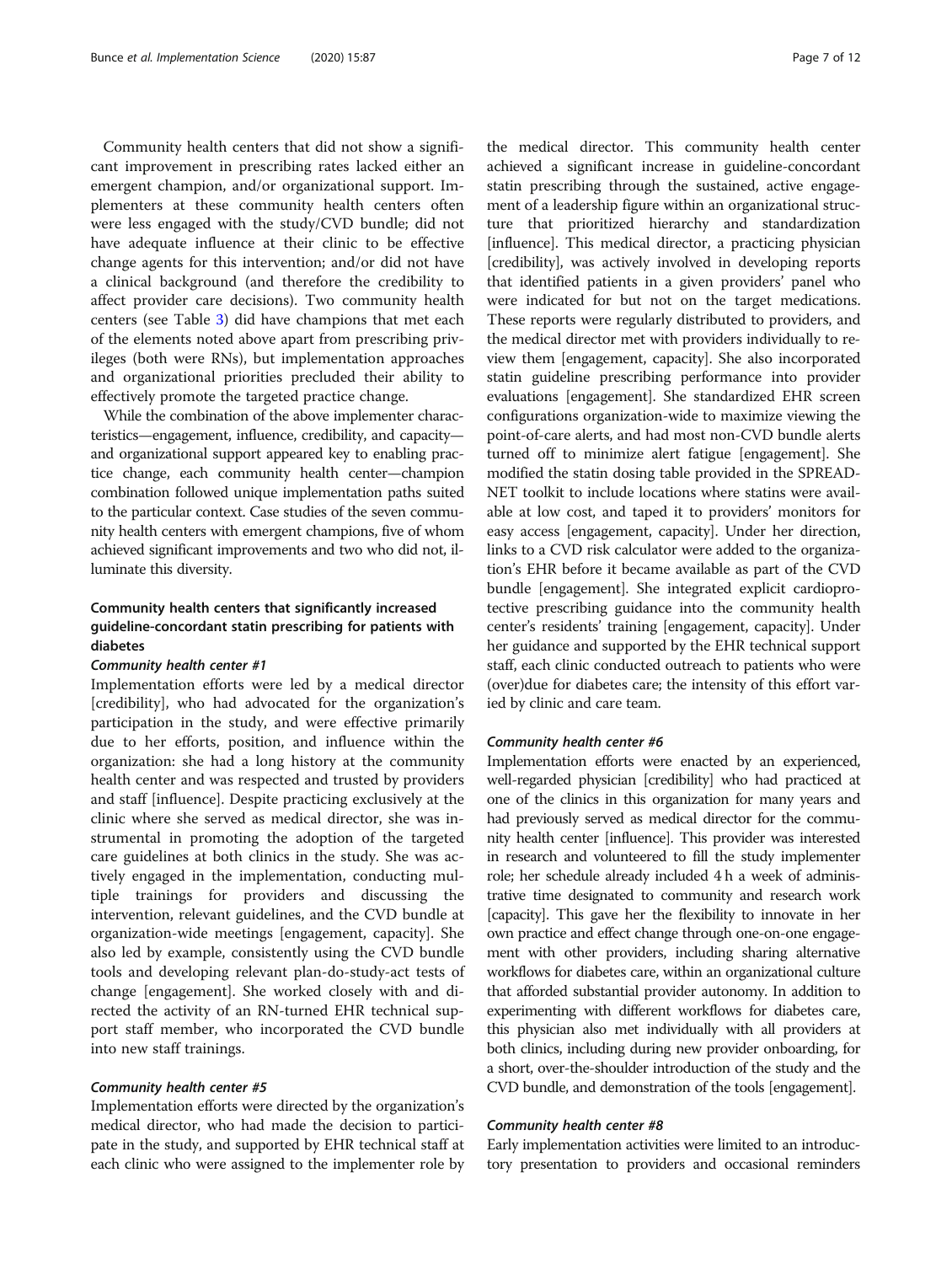during staff meetings. This community health center replaced their study implementer approximately 1 year into the study, shifting the role to a provider who was newer to the organization but brought a wealth of experience in diabetes care [credibility]; both providers were appointed to the implementer role by organizational leadership. The community health center's increase in guideline-concordant statin prescribing appeared to be due to a combination of awarenessraising efforts by this clinician, coupled with an increasing organization-wide emphasis on standardization and quality improvement throughout the study period [influence]. During this time, the organization was working on becoming an accredited patient-centered medical home, with an attendant focus on practice change capacity. The new implementer brought renewed focus to the statin guidelines, often discussing prescribing recommendations at organization-wide provider meetings [engagement, capacity]. She also requested and received the addition of a link to a CVD risk calculator on staff computers, and notified providers when it was added to the CVD bundle [engagement, capacity].

#### Community health center #12

Implementation efforts were led by two clinical pharmacists, one of whom was the clinic's director of clinical pharmacy. The pharmacy director chose to lead implementation activities at the main clinic; the second clinical pharmacist was asked to take on the role at the second clinic. Success at this site was largely due to the strength and credibility of the clinical pharmacy program at the organization, the dedicated time the pharmacists were able to spend supporting guideline-concordant statin prescribing [capacity], and parallel awareness-raising by clinical leaders that resulted in an increased emphasis on relevant prescribing guidelines by multiple influential actors at the organization. The clinical pharmacy department was well-resourced, trusted [influence], and guideline-focused. The clinical pharmacists incorporated updated statin guidelines into pharmacy protocols, met individually with patients to review their medications, reviewed patient charts for guidelineconcordant prescribing [credibility], and followed up with providers in conversations or messages, as well as discussing the CVD bundle and relevant guidelines at clinic meetings [engagement]. The clinical pharmacists worked outside the daily patient encounter workflow, which challenged their ability to stimulate change at the provider and team level. However, the organization's medical director and the chief operating officer, who had formerly worked as an RN at the organization, ensured that the statin guidelines were discussed and debated at provider meetings.

# Community health centers that did not significantly increase guideline-concordant statin prescribing for patients with diabetes

#### Community health center #10

Implementation efforts were coordinated by an RN who served as the director of quality improvement for the community health center; she volunteered for the role and acted as the primary study implementer for the largest of the four clinics taking part in the study. The remaining three study implementers, all of whom held patient-facing administrative roles, were asked to manage implementation activities at the other three clinics. The four study implementers initially met multiple times to plan their implementation approach, introduced the CVD bundle to care teams at all four clinics, and identified and worked with a single provider to initiate a pilot project using the CVD bundle within his own patient panel. These efforts, however, never gained momentum. Organizational support was diffused by other activities occurring at the community health center during the study period, including simultaneous participation in other quality initiatives, the opening of a new clinic, and major construction projects and upgrades across the organization. Although the director of quality improvement did demonstrate engagement, influence, and capacity, she did not see patients herself and as an RN would have been unable to prescribe statins [lack of credibility]. The three other study implementers did not have clinical backgrounds and lacked the influence, credibility, and capacity (particularly a deep understanding of diabetes and cardiovascular care) to persuade providers to change their behavior; the additional clinician implementer, a practicing physician, did not play an active role in supporting implementation activities.

## Community health center #3

Implementation efforts at this community health center, a single clinic, were enacted by an RN diabetes care manager who was assigned to the study implementer position. She conducted a few initial presentations about the CVD bundle at provider meetings and occasionally discussed the study's EHR tools with individual providers. However, as this RN personally met with most of the clinic's patients with diabetes in her role as a diabetes care manager, most of her implementation activities focused on her own activities. She integrated review of statin prescriptions into her pre-visit chart review process and follow-up visits with diabetic patients, and followed up with the primary care provider to discuss a plan of care based on clinical recommendations. The effectiveness of this approach was limited because (i) the EHR tools were designed to fire during open encounters, not during pre-visit chart reviews; and (ii) the approach relied almost entirely on a single person without prescribing privileges [lack of credibility], with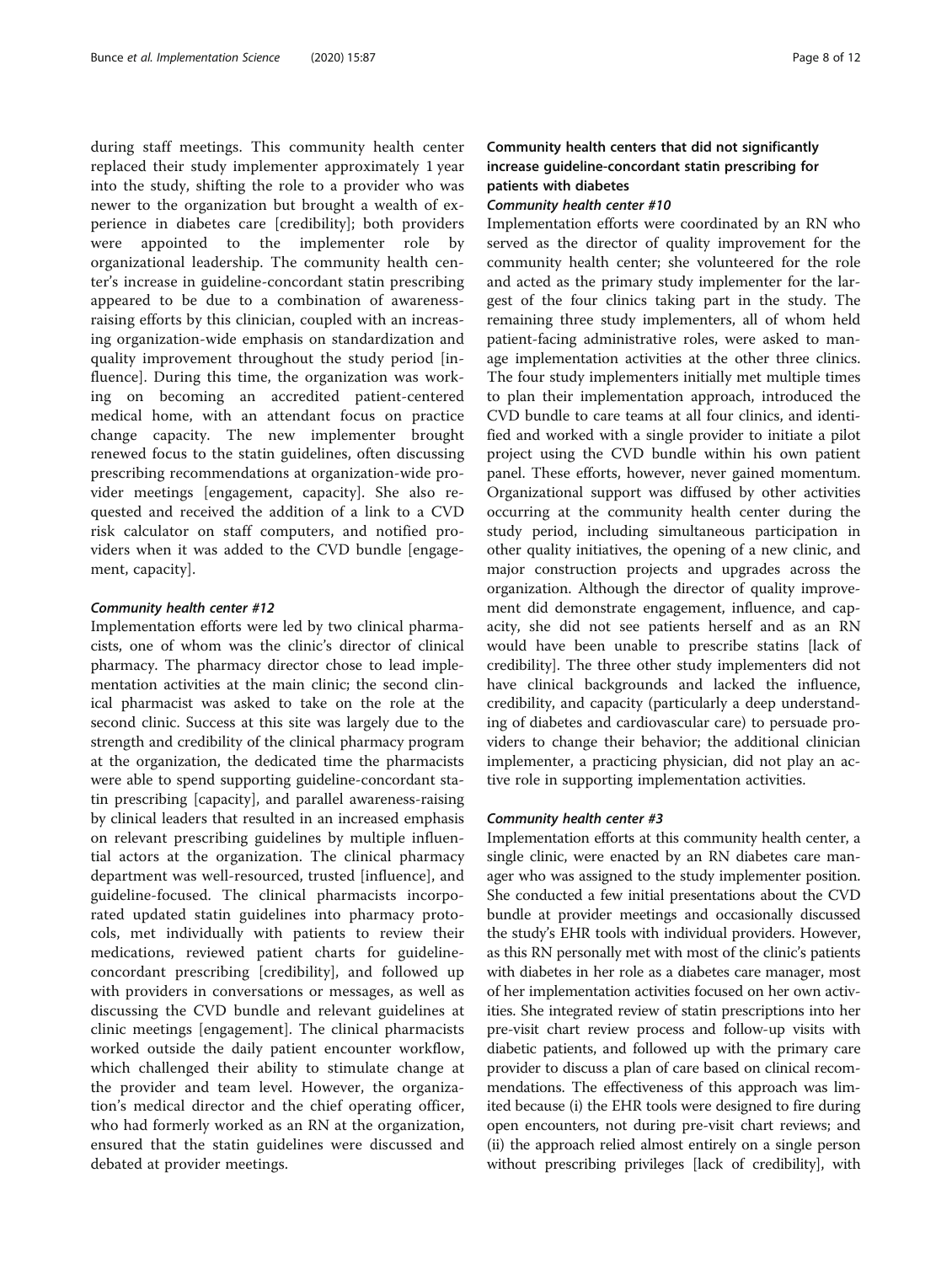little effort put into raising awareness or buy-in from providers. In addition, although this study implementer actively worked to identify patients with diabetes who could benefit from a statin [engagement] and had the influence and capacity to advocate for the intervention, she occasionally expressed distrust in the guidelines underlying the CVD bundle and/or the algorithm behind the EHR tools. Finally, although this clinic had a standardized process for piloting and approving new interventions and workflows, this process was not applied to the clinic's participation in SPREAD-NET—which appeared to limit organizational awareness of and support for implementation activities.

#### **Discussion**

Our study adds to implementation science by providing insight into the pathways through which champions may impact implementation outcomes, and advances understanding of how to identify and prepare implementers to be effective champions within their own particular environments. Notably, unlike the community health centers that did not demonstrate a significant change in prescribing behavior, the five community health centers that did have improved outcomes all had engaged and respected champions (study implementers) who were able to directly influence provider behaviors or alter institutional prescribing norms. This suggests that not only the selection of champions as an implementation strategy but also the appropriate operationalization of support (i.e., the identification and preparation of champions), are necessary for effective practice change; this is likely to also apply to other implementation strategies, and further research is needed to identify best practices for doing so. These findings also align with those of other studies that showed the potential for champions to successfully support introducing and maintaining practice change [[30](#page-10-0)–[33,](#page-10-0) [49](#page-11-0)–[52\]](#page-11-0).

Implementation science emphasizes that identifying effective implementation strategies involves understanding the context-specific causal pathways through which these strategies can have impact  $[3, 34]$  $[3, 34]$  $[3, 34]$  $[3, 34]$ . The case studies presented here underscore this: effective champions were key to implementation success, but individual differences between study implementers and contextual differences between organizations produced different pathways to change. In some cases, change was effected through hierarchical directives and practice standardization; in others, the champion relied on trustbased relationships, advocacy, and leading by example. This underscores the importance of assessing and reporting how implementation strategies operate in a given setting.

These findings also help explain the overall study results (higher-intensity implementation support was not associated with better outcomes). A recent review [\[3\]](#page-10-0) found that variation in impact across implementation studies is often due to misalignment between implementation strategies and key contextual barriers and facilitators. A similar phenomenon occurred here: the selected strategy (champions) was appropriate, but as operationalized it had little impact. It was recommended that study clinics appoint study implementers with enthusiasm, credibility, influence, and clinical knowledge, but—in an effort to allow for organizational autonomy—these elements were not required. In addition, the study's implementation support focused on adoption of the targeted innovation, rather than on increasing the study implementers' effectiveness. Had the focus been on supporting the development of the implementers' leadership skills and engagement with the intervention and/or had it been required that study implementers fulfill certain criteria, study results may have been different.

Recognizing this led us to question the process through which we initially selected and operationalized the implementation strategies compared in the SPRE AD-NET study. After a period of reflection [[53\]](#page-11-0) and extended team discussions, we recognized that a given community health center's decision to participate in SPREAD-NET had triggered collective, unacknowledged assumptions by our study team regarding organizational support for the targeted change, and study implementer engagement in/capacity to effect that change. We assumed that the implementers designated by the community health centers would have the necessary attributes and qualifications to be effective champions, so the implementation support focused on the specifics of the innovation, and change management strategies. However, these assumptions did not hold true in all study sites, which appears to have influenced study outcomes.

## Implications for implementation science

Social scientists have long argued that articulating tacit assumptions—beliefs that "you accept as true without question or proof" [[54](#page-11-0)]—is necessary to understand the impact of such assumptions on research processes and results [[53](#page-11-0), [55,](#page-11-0) [56](#page-11-0)]. However, consideration of the impact of assumptions on study design and outcomes is largely absent in the implementation of science literature. We contend that reflexivity, or the active querying of one's own assumptions and related decisions during the design phase—particularly as these assumptions relate to likely barriers and facilitators to intervention uptake—is essential to avoid a mismatch between implementation support and determinants [[3](#page-10-0)].

In addition, despite strong evidence on the importance of champions in implementation activities, little direction exists on how best to support/develop/prepare champions. Often, the literature implies that effective champions have certain intrinsic qualities that cannot be taught [[30](#page-10-0), [31](#page-10-0), [37](#page-10-0)]. The few articles that do address increasing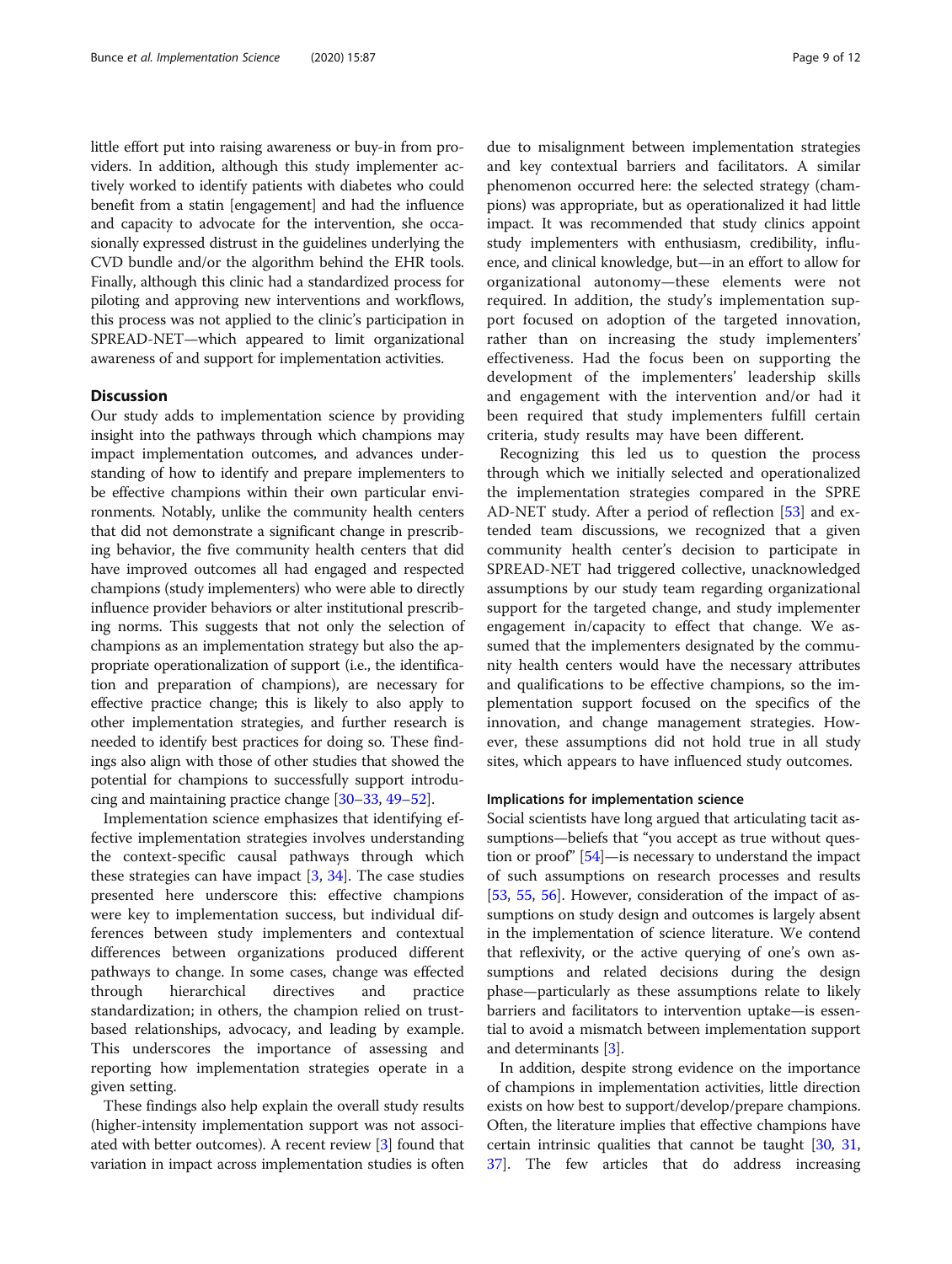champions' efficacy recommend fairly vague strategies such as creating and sustaining learning communities, ongoing mentoring and feedback, fostering the development of leadership and change management skills, and valuing and rewarding champions for their contribution, coupled with hands-on practice and content-specific training [[36](#page-10-0), [38](#page-10-0)]. Relevant recommendations note only the need to "identify and prepare individuals who dedicate themselves to supporting, marketing, and driving through an implementation" [\[27](#page-10-0)]. A recent article on the attributes of effective champions suggested that many of the necessary skills can be learned, and that supporting the development of these skills may be key to successful implementation outcomes [[49\]](#page-11-0).

Our findings also indicate that implementation science theories and frameworks that involve the use of champions should be refined to include detailed specifications on both necessary intrinsic champion attributes and guidance on developing and supporting effective champions. The analysis presented here contributes to the growing knowledge base within the field regarding what makes an effective champion [[31,](#page-10-0) [49,](#page-11-0) [57](#page-11-0)]; more research is needed to identify essential champion characteristics, distinguish between those that are context-dependent (e.g., status within the clinic hierarchy) versus those that can be taught, and identify specific, pragmatic techniques that effectively foster necessary skills—all while accounting for the impact of contextual factors on implementation approaches and outcomes.

## Limitations

All of the study community health centers volunteered to participate, and may have shared unique motivations that limit the generalizability of study findings. Qualitative data collection did not occur evenly across community health centers due to lack of engagement and staff turnover at some community health centers, as well as the mid-study closure of one organization. Findings are presented at the organizational rather than clinic level; it is possible that a single clinic within a community health center may have driven the change in cardioprotective prescribing, although we believe this is unlikely. A major finding of the original analysis was that aspects of the CVD bundle itself proved a barrier to implementation [\[28](#page-10-0)]. It is possible that weaknesses in the tools yielded a situation in which only sites with strong study implementers were able to make significant progress; better tools might have necessitated less reliance on champions. In addition, while our study used a cluster-randomized design to minimize bias introduced by unrecognized confounders, our randomization scheme was based on available and readily quantifiable factors such as clinic size, urban/rural location, and the prevalence of diabetes. Randomizing by such factors did not, however, ensure equal distribution of the factors

ultimately recognized to be associated with differences in study outcomes.

#### Conclusion

This analysis adds to implementation science's call for better approaches to selecting and operationalizing implementation strategies suitable to a given context [[2,](#page-10-0) [5](#page-10-0), [9,](#page-10-0) [11,](#page-10-0) [15](#page-10-0), [26](#page-10-0)]. Here, unexamined researcher assumptions, coupled with a lack of specification [[34](#page-10-0)] regarding how to prepare effective champions, led to implementation support that failed to address key barriers to success. These results also increase our understanding of the causal mechanisms through which champions may influence implementation outcomes. Implementation practitioners require detailed, pragmatic, context-specific, evidence-based recommendations on how to select and execute implementation strategies; thus, future research should focus on generating evidence on how to support the growth of effective champions.

#### Supplementary information

Supplementary information accompanies this paper at [https://doi.org/10.](https://doi.org/10.1186/s13012-020-01048-1) [1186/s13012-020-01048-1](https://doi.org/10.1186/s13012-020-01048-1).

Additional file 1. SRQR quidelines for reporting qualitative research studies

#### Abbreviations

CVD: Cardiovascular disease; DM: Diabetes mellitus; EHR: Electronic health record

#### Acknowledgements

The authors wish to acknowledge the contributions of Elisabeth Hicks, MA, Joanna E. Bulkley, PhD, and L. Kris Gowen, PhD. We also wish to thank OCHIN's leadership, and the leadership and staff of the 29 OCHIN member clinics that volunteered to be part in this study.

#### Authors' contributions

RG, AB, SC, JVD, and DJC conceived, designed, and executed the SPREAD-NET study. AB and JVD collected the qualitative data. AB, JVD, and IG conceived of and executed the current analysis; SC analyzed the quantitative data. RG and JO provided administrative, technical, and/or material support. All authors wrote, reviewed, and revised the manuscript. All authors gave their approval of the submitted version of the manuscript and agree to be accountable for all aspects of the work.

#### Funding

Research reported in this publication was supported by the National Heart, Lung, and Blood Institute of the National Institutes of Health under Award Number R01HL120894.

#### Availability of data and materials

The quantitative data analyzed during the current study will not be made publicly available but are available from the corresponding author on reasonable request. The qualitative data analyzed during the current study are not publicly available due to them containing information that could compromise research participant privacy; the codebook and data collection tools are available on request.

#### Ethics approval and consent to participate

The study was performed in accordance with the ethical standards of the institutional and/or national research committee and with the World Medical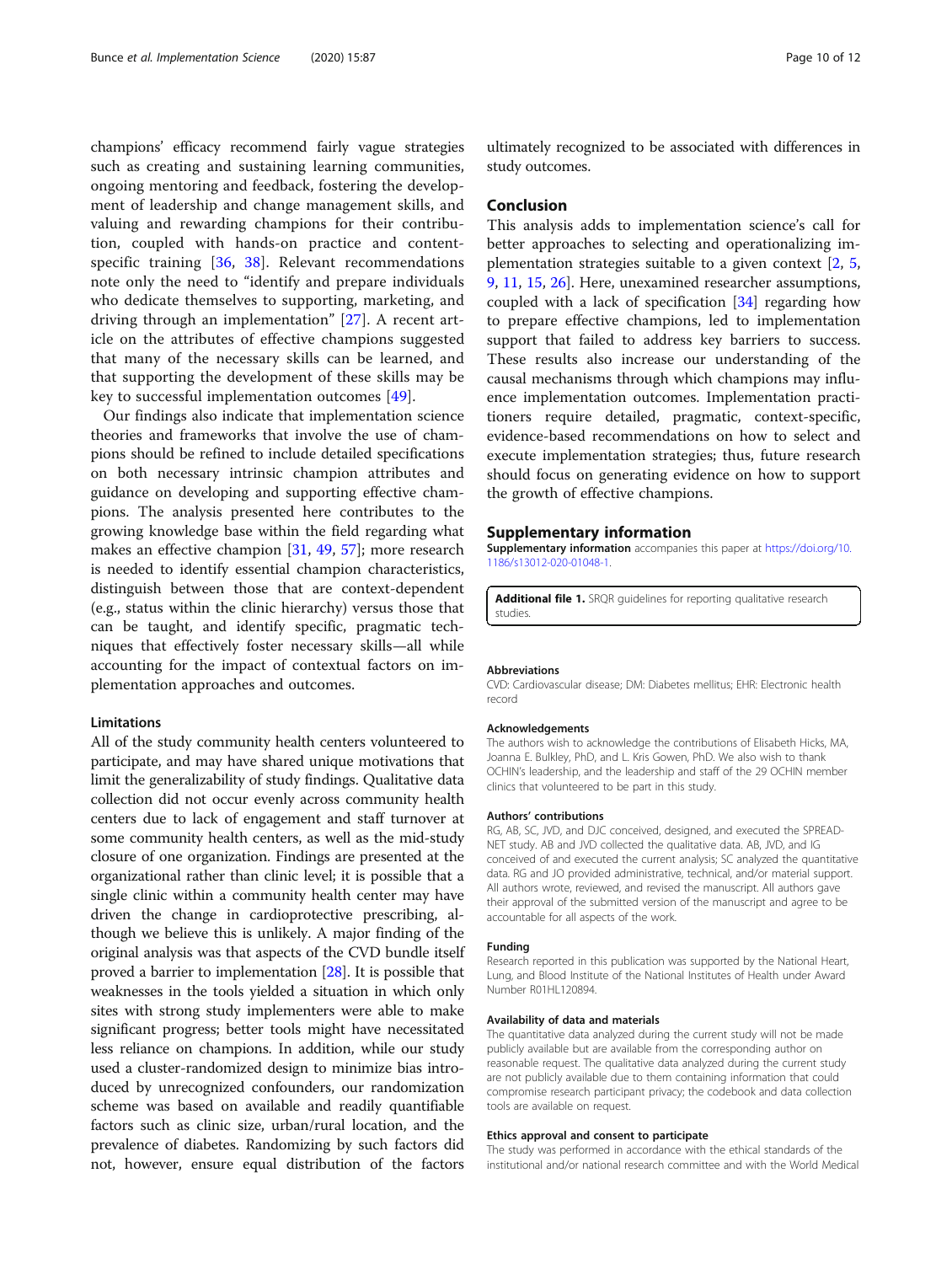<span id="page-10-0"></span>Association Declaration of Helsinki (1964) and its later amendments or comparable ethical standards. The study was approved by the Institutional Review Board at Kaiser Permanente Northwest (Protocol: Pro00004392). The IRB waived the requirement to obtain informed consent.

#### Consent for publication

Not applicable

#### Competing interests

The authors declare that they have no competing interests.

#### Author details

<sup>1</sup>OCHIN, Inc., 1881 SW Naito Pkwy, Portland, OR 97201, USA. <sup>2</sup>Kaiser Permanente Center for Health Research, 3800 N Interstate Ave, Portland, OR 97227, USA. <sup>3</sup>School of Medicine, Oregon Health and Science University, 3181 SW Sam Jackson Park Rd, Portland, OR 97239-3098, USA.

# Received: 2 April 2020 Accepted: 16 September 2020

#### References

- 1. Proctor EK, Powell BJ, McMillen JC. Implementation strategies: recommendations for specifying and reporting. Implement Sci. 2013;8(1): 139.
- 2. Leeman J, Birken SA, Powell BJ, Rohweder C, Shea CM. Beyond "implementation strategies": classifying the full range of strategies used in implementation science and practice. Implement Sci. 2017;12(1):125.
- Powell BJ, Fernandez ME, Williams NJ, Aarons GA, Beidas RS, Lewis CC, et al. Enhancing the impact of implementation strategies in healthcare: a research agenda. Front Public Health. 2019;7:3.
- Ross J, Stevenson F, Dack C, Pal K, May C, Michie S, et al. Developing an implementation strategy for a digital health intervention: an example in routine healthcare. BMC Health Serv Res. 2018;18(1):794.
- Go VF, Morales GJ, Mai NT, Brownson RC, Ha TV, Miller WC. Finding what works: identification of implementation strategies for the integration of methadone maintenance therapy and HIV services in Vietnam. Implement Sci. 2016;11(1):54.
- 6. Birken SA, Nilsen P. Implementation science as an organizational process. Health Care Manage Rev. 2018;43(3):181.
- 7. Waltz TJ, Powell BJ, Fernández ME, Abadie B, Damschroder LJ. Choosing implementation strategies to address contextual barriers: diversity in recommendations and future directions. Implement Sci. 2019;14(1):42.
- 8. Gagliardi AR, Alhabib S, and the members of the Guidelines International Network Implementation Working G. Trends in guideline implementation: a scoping systematic review. Implement Sci. 2015;10(1):54.
- Powell BJ, Beidas RS, Lewis CC, Aarons GA, McMillen JC, Proctor EK, et al. Methods to improve the selection and tailoring of implementation strategies. J Behav Health Serv Res. 2017;44(2):177–94.
- 10. Boyd MR, Powell BJ, Endicott D, Lewis CC. A method for tracking implementation strategies: an exemplar implementing measurement-based care in community behavioral health clinics. Behav Ther. 2018;49(4):525–37.
- 11. Baker R, Camosso-Stefinovic J, Gillies C, Shaw EJ, Cheater F, Flottorp S, et al. Tailored interventions to address determinants of practice. Cochrane Database of Syst Rev. 2015;4. <https://doi.org/10.1002/14651858.CD005470.pub3>.
- 12. Mittman BS. Implementation science in health care. In: Brownson RC, Colditz GA, Proctor EK, editors. . New York: Oxford University Press; 2012.
- 13. Wensing M, Huntink E, van Lieshout J, Godycki-Cwirko M, Kowalczyk A, Jager C, et al. Tailored implementation of evidence-based practice for patients with chronic diseases. PLoS One. 2014;9(7):e101981.
- 14. Wensing M, Bosch M, Grol R. Selecting, tailoring, and implementing knowledge translation interventions. Wiley-Blackwell: Oxford, England; 2009.
- 15. Harrison MB, Legare F, Graham ID, Fervers B. Adapting clinical practice guidelines to local context and assessing barriers to their use. Cmaj. 2010; 182(2):E78–84.
- 16. Gold R, Bunce AE, Cohen DJ, Hollombe C, Nelson CA, Proctor EK, et al. Reporting on the strategies needed to implement proven interventions: an example from a "real-world" cross-setting implementation study. Mayo Clinic proceedings. 2016;91(8):1074–83.
- 17. Kothari A, Rudman D, Dobbins M, Rouse M, Sibbald S, Edwards N. The use of tacit and explicit knowledge in public health: a qualitative study. Implement Sci. 2012;7(1):20.
- 18. Damschroder L, Aron DC, Keith RE, Kirsh SR, Alexander JA, Lowery JC. Fostering implementation of health services research findings into practice: a consolidated framework for advancing implementation science. Implement Sci. 2009;4(50). <https://doi.org/10.1186/1748-5908-4-50>.
- 19. Rycroft-Malone J, Burton CR, Wilkinson J, Harvey G, McCormack B, Baker R, et al. Collective action for implementation: a realist evaluation of organisational collaboration in healthcare. Implement Sci. 2016;11:17.
- 20. Moullin JC, Dickson KS, Stadnick NA, Rabin B, Aarons GA. Systematic review of the exploration, preparation, implementation, sustainment (EPIS) framework. Implement Sci. 2019;14(1):1.
- 21. Tabak RG, Khoong EC, Chambers DA, Brownson RC. Bridging research and practice: models for dissemination and implementation research. Am J Prev Med. 2012;43(3):337–50.
- 22. Wandersman A, Duffy J, Flaspohler P, Noonan R, Lubell K, Stillman L, et al. Bridging the gap between prevention research and practice: the interactive systems framework for dissemination and implementation. Am J Community Psychol. 2008;41(3-4):171–81.
- 23. Ober AJ, Watkins KE, Hunter SB, Ewing B, Lamp K, Lind M, et al. Assessing and improving organizational readiness to implement substance use disorder treatment in primary care: findings from the SUMMIT study. BMC Fam Pract. 2017;18(1):107.
- 24. Weiner BJ. A theory of organizational readiness for change. Implement Sci. 2009;4(1):67.
- 25. Perry CK, Damschroder LJ, Hemler JR, Woodson TT, Ono SS, Cohen DJ. Specifying and comparing implementation strategies across seven large implementation interventions: a practical application of theory. Implement Sci. 2019;14(1):32.
- 26. Flottorp SA, Oxman AD, Krause J, Musila NR, Wensing M, Godycki-Cwirko M, et al. A checklist for identifying determinants of practice: a systematic review and synthesis of frameworks and taxonomies of factors that prevent or enable improvements in healthcare professional practice. Implement Sci. 2013;8:35.
- 27. Powell BJ, Waltz TJ, Chinman MJ, Damschroder LJ, Smith JL, Matthieu MM, et al. A refined compilation of implementation strategies: results from the Expert Recommendations for Implementing Change (ERIC) project. Implement Sci. 2015;10(1):21.
- 28. Gold R, Bunce A, Cowburn S, Davis J, Nelson J, Nelson C, et al. Does increased implementation support improve community clinics' guidelineconcordant care? Results of a mixed methods, pragmatic comparative effective trial. Implement Sci. 2019;14(1):100.
- 29. Hendy J, Barlow J. The role of the organizational champion in achieving health system change. Soc Sci Med (1982). 2012;74(3):348-355.
- 30. Shaw EK, Howard J, West DR, Crabtree BF, Nease DE Jr, Tutt B, et al. The role of the champion in primary care change efforts: from the State Networks of Colorado Ambulatory Practices and Partners (SNOCAP). J Am Board Fam Med. 2012;25(5):676–85.
- 31. Miech EJ, Rattray NA, Flanagan ME, Damschroder L, Schmid AA, Damush TM. Inside help: an integrative review of champions in healthcare-related implementation. SAGE Open Med. 2018;6:2050312118773261.
- 32. Soo S, Berta W, Baker G. Role of champions in the implementation of patient safety practice change. Healthcare Q. 2009;12(Sp):123–8.
- 33. Urquhart R, Kendell C, Geldenhuys L, Ross A, Rajaraman M, Folkes A, et al. The role of scientific evidence in decisions to adopt complex innovations in cancer care settings: a multiple case study in Nova Scotia, Canada. Implement Sci. 2019;14(1):14.
- 34. Lewis CC, Klasnja P, Powell BJ, Lyon AR, Tuzzio L, Jones S, et al. From classification to causality: advancing understanding of mechanisms of change in implementation science. Front Public Health. 2018;6:136.
- 35. Goff D, Lloyd-Jones D, Bennett G, Coady S, D'Agostino RB, Gibbons R, et al. ACC/AHA guideline on the assessment of cardiovascular risk. Circulation. 2013;129(25):S49–73.
- 36. Shifaza F, Evans D, Bradley H, Ullrich S. Developing evidence-based practice champions in the Maldives. Int J Nurs Pract. 2013;19(6):596–602.
- 37. Luz S, Shadmi E, Admi H, Peterfreund I, Drach-Zahavy A. Characteristics and behaviours of formal versus informal nurse champions and their relationship to innovation success. J Adv Nurs. 2019;75(1):85–95.
- 38. Warrick DD. Developing organization change champions. OD Practitioner. 2009;41:14–9.
- 39. Gold R, Bunce A, Cowburn S, Davis JV, Hollombe C, Nelson CA, et al. Cardiovascular care guideline implementation in community health centers in Oregon: a mixed-methods analysis of real-world barriers and challenges. BMC Health Serv Res. 2017;17(1):253.